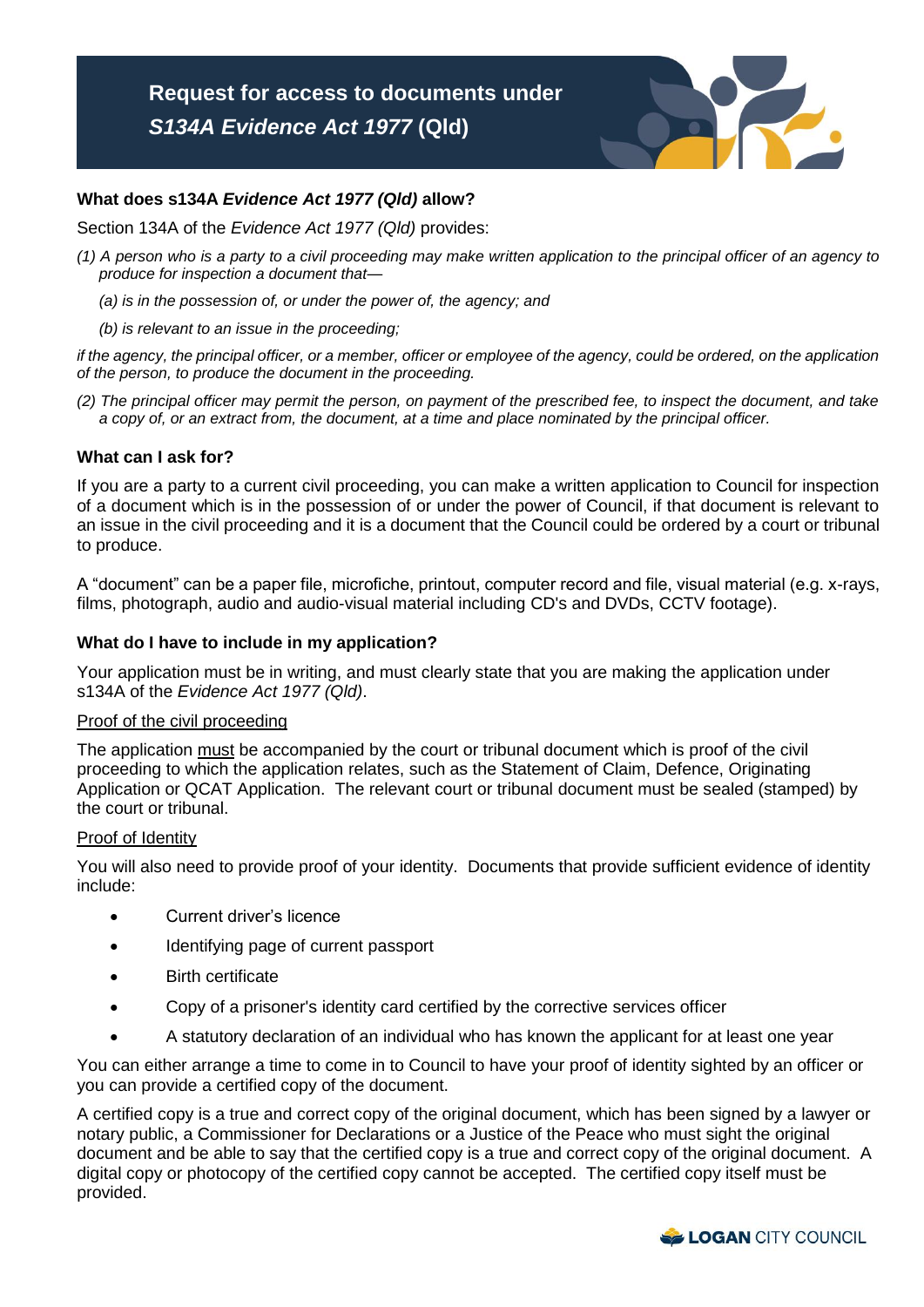#### **How do I lodge my application?**

Your application may be lodged via any of the following methods:

1. In person at one of Council's customer service centres

 Administration Centre – 150 Wembley Road, Logan Central Beenleigh Customer Service Centre – 105 George Street, Beenleigh Jimboomba Customer Service Centre – 18-22 Honora Street, Jimboomba

- 2. Via email to <u>council@logan.qld.gov.au</u>
- 3. By post to Logan City Council, PO Box 3226, Logan Central QLD 4114

### **What happens next?**

 Once your application is received, Council will generally take 14 business days to process the application and provide a decision.

 During the course of your application the case officer may need to contact you to clarify what you are after and to keep you aware of progress. For this reason it is very helpful if you can supply a phone number or email address for easy contact.

#### **Am I guaranteed access to the documents I apply for?**

 Not necessarily. Section 134A(2) of the *Evidence Act 1977 (Qld)* is discretionary – it provides that Council may permit you to inspect a document or take a copy of or extract from a document.

 Council may decide not to permit you access to a document for several reasons, including that the document contains the private information of another person, is subject to legal professional privilege, is not relevant to an issue in the civil proceeding, is subject to an exemption under other legislation such as  the *Right to Information Act 2009.* 

Where we do not permit you access to a document, we will explain why in our decision letter to you.

#### **Do I have to pay for this?**

 There is no application fee for an *Evidence* Act application, but there is a prescribed access fee to inspect or be provided with copies of documents.

or be provided with copies of documents.<br>The prescribed fee is the total of the amount for inspecting a document (\$49.15 for each hour or part hour, plus the reasonable cost of making audio or visual material available) and copying documents (\$2.80 per A4 page up to a maximum of \$72.45, or for large volumes of material, the amount Council considers reasonable).

#### **How do I pay?**

Payment of the relevant prescribed fee can be made by credit card, cheque, cash or money order.

 You may choose to pay for these charges either by telephone, by post or in person at one of our customer service centres.

 *Logan City Council is registered for GST and has been issued with an Australian Business Number (*ABN) 21 627 796 435